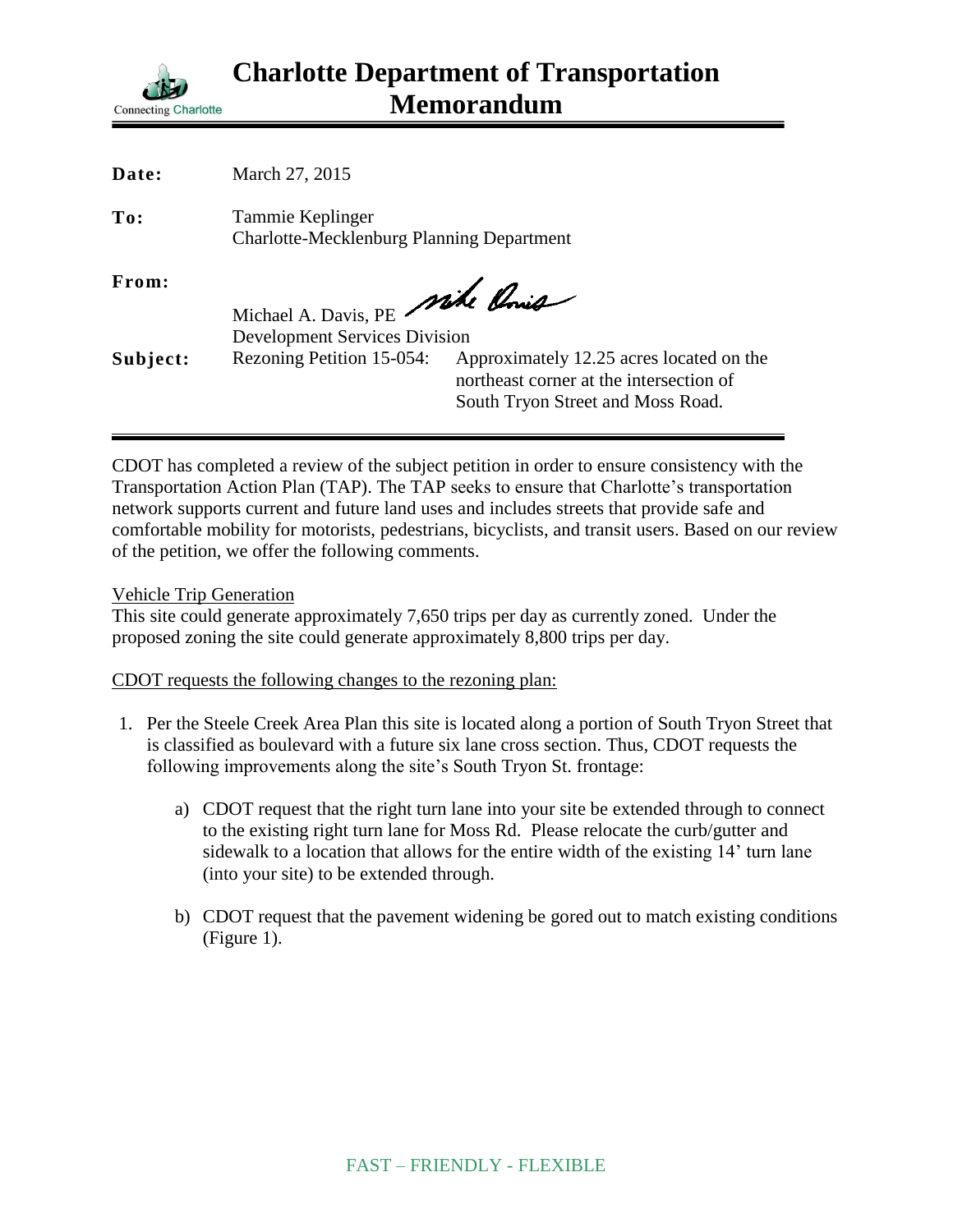Tammie Keplinger March 27, 2015 Page 2 of 4



2. CDOT requests that the site plan be redesigned / reconfigured to address our concerns with the internal channelization of the gas station. As currently designed it is unclear how the site will function in context with the existing parking lot and South Tryon St. traffic entering the site. The new design should clearly define the proposed driving aisles and restriping plan. See Figure 2 below:

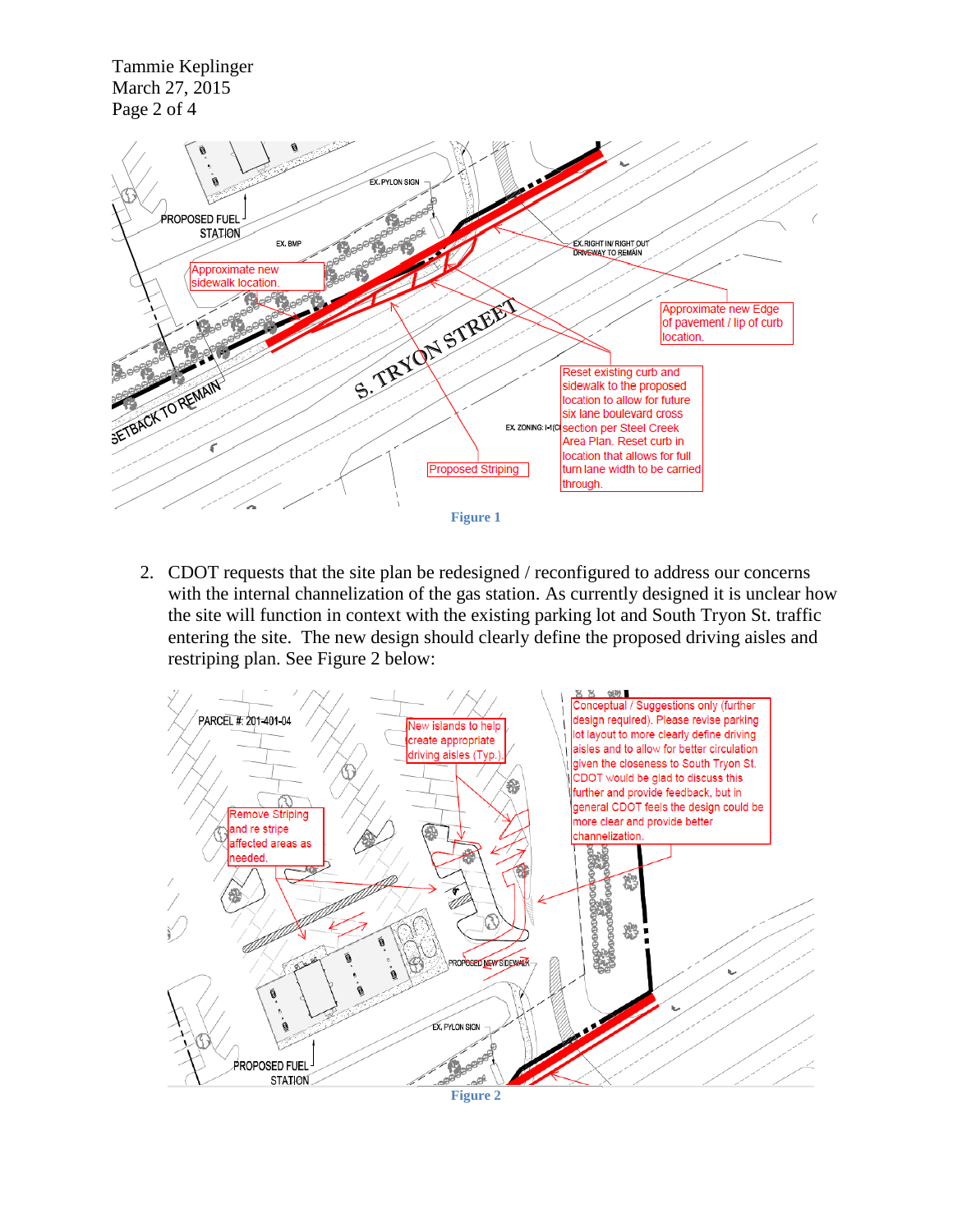Tammie Keplinger March 27, 2015 Page 3 of 4

> 3. CDOT requests that pedestrian sidewalk connections be installed to provide access from the public sidewalk to all site locations.

The following are requirements of the developer that must be satisfied prior to driveway permit approval. We recommend that the petitioner reflect these on the rezoning plan as-appropriate.

- 1. According to the City of Charlotte's Driveway Regulations, CDOT has the authority to regulate/approve all private street/driveway and public street connections to the right-of-way of a street under the regulatory jurisdiction of the City of Charlotte.
- 2. Adequate sight triangles must be reserved at the existing/proposed street entrance(s). Two 35' x 35' and two 10' x 70' sight triangles are required for the entrance(s) to meet requirements. All proposed trees, berms, walls, fences, and/or identification signs must not interfere with sight distance at the entrance(s). Such items should be identified on the site plan.
- 3. The proposed driveway connection(s) to South Tyron St. will require a driveway permit(s) to be submitted to CDOT and the North Carolina Department of Transportation for review and approval. The exact driveway location(s) and type/width of the driveway(s) will be determined by CDOT during the driveway permit process. The locations of the driveway(s) shown on the site plan are subject to change in order to align with driveway(s) on the opposite side of the street and comply with City Driveway Regulations and the City Tree Ordinance.
- 4. All proposed commercial driveway connections to a future public street will require a driveway permit to be submitted to CDOT for review and approval.
- 5. Any fence or wall constructed along or adjacent to any sidewalk or street right-of-way requires a certificate issued by CDOT.
- 6. A Right-of-Way Encroachment Agreement is required for the installation of any nonstandard item(s) (irrigation systems, decorative concrete pavement, brick pavers, etc.) within a proposed/existing City maintained street right-of-way by a private individual, group, business, or homeowner's/business association. An encroachment agreement must be approved by CDOT prior to the construction/installation of the non-standard item(s). Contact CDOT for additional information concerning cost, submittal, and liability insurance coverage requirements.

## **We recommend the Petitioner work directly with Mr. Brett Canipe with NCDOT regarding any anticipated request.**

1. The developer/petitioner is recommended to meet with NCDOT early in the development process to identify any issues that they may have. Please contact Brett Canipe with NCDOT at 980-523-0002.